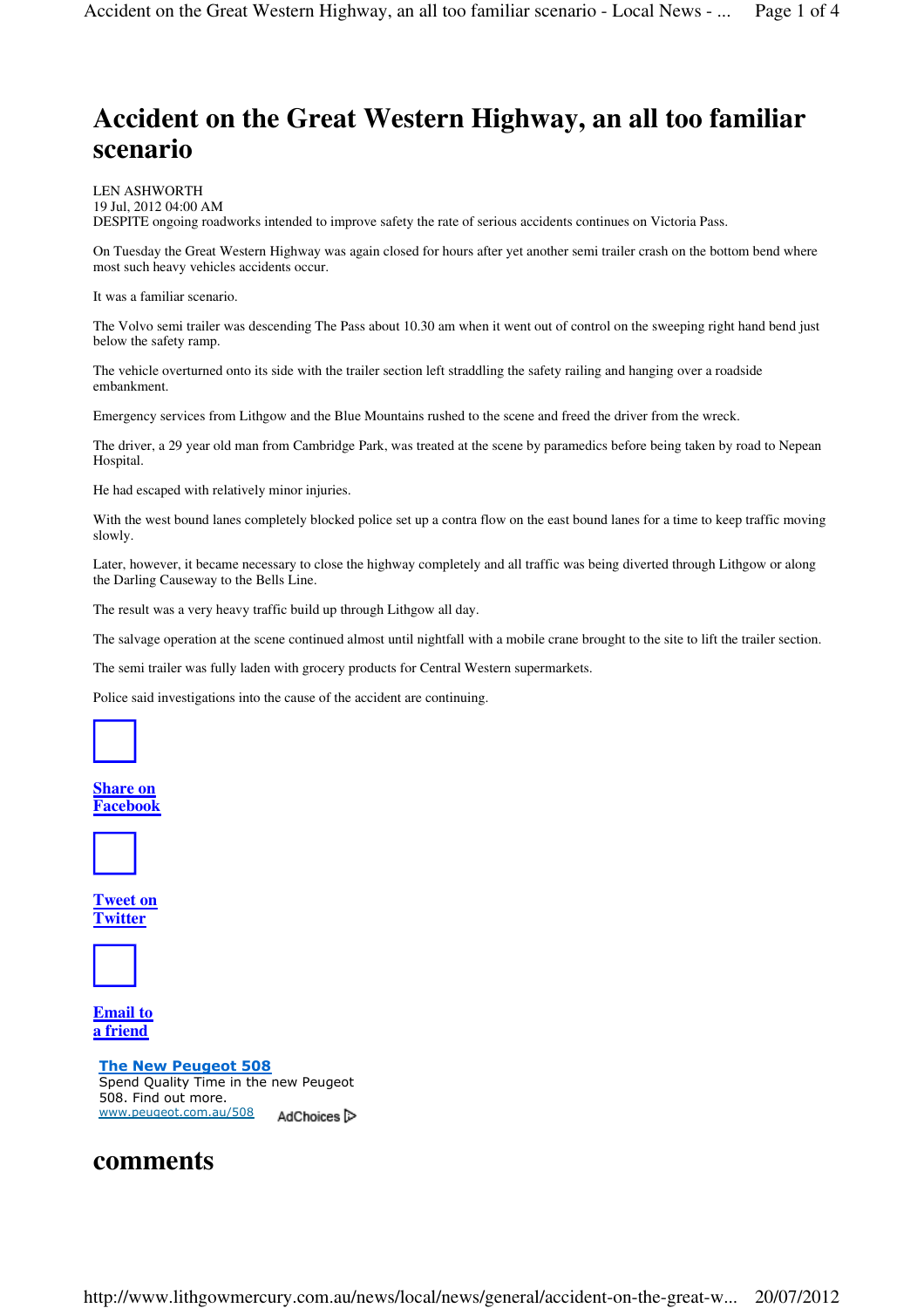No comments yet. Be the first to comment below.

# **post a comment**



A FAMILIAR SCENE: Emergency services were quickly on the scene at Tuesday's semi trailer rollover at Little Hartley. lm071812LAmtvicpass

"My bank is good for a business loan but should I go to them for my FX payments?"

# **Most popular articles**

- **1.** Body discovered at Yetholme
- **2.** Former Portland resident faces murder ...
- **3.** Great Western Highway upgrade
- **4.** Lithgow's state mine has been taken by ...
- **5.** Lithgow, a desirable address
- **6.** Lithgow is hitting headlines again
- **7.** Sporting details
- **8.** Accident on the Great Western Highway, an ...
- **9.** State Titles receive rave reviews
- **10.** Lithgow's Catholic Women's League turns 40

## **Compare & Save**

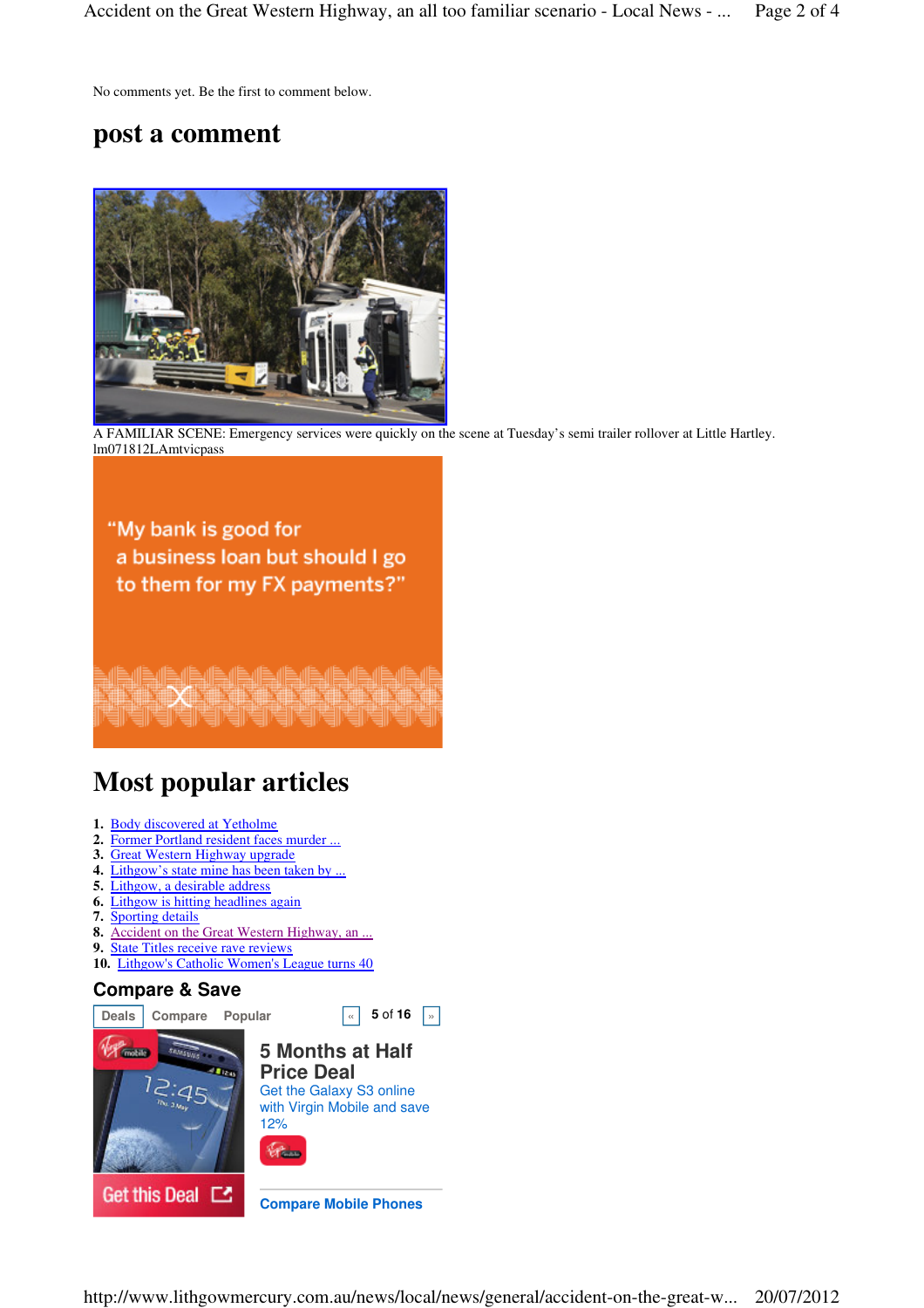

# **WHAT DO A PILOT AND A** FINANCIAL PLANNER have IN COMMON

**Volvo Safety Cars** Looking For A New Safe Car? Check Out The Volvo Range! www.volvocars.com/au

Watch Full Episodes Turn Your Computer into a TV! Watch Full TV Episodes Online. www.TelevisionFanatic.c

**Ancestry® Official Site** Find Your Family Ancestry. 14 Day Free Access. Start Looking Today! Ancestry.com

## **Compare and Save**

- **Broadband**
- Credit Cards
- Mobile
- **Personal Loans** • Savings Accounts

# **Top Credit Cards**



Compare great new credit cards now

Compare Credit Cards

## **Savings Accounts**



Compare the top savings rates in Australia

Compare Savings Accounts

#### **Home Loans**



Compare home loan rates under 6%

Compare Home Loans

## **New iPhone 4S 16GB**



Compare plans for the new iPhone 4S 16GB model.

Compare Mobile Phones